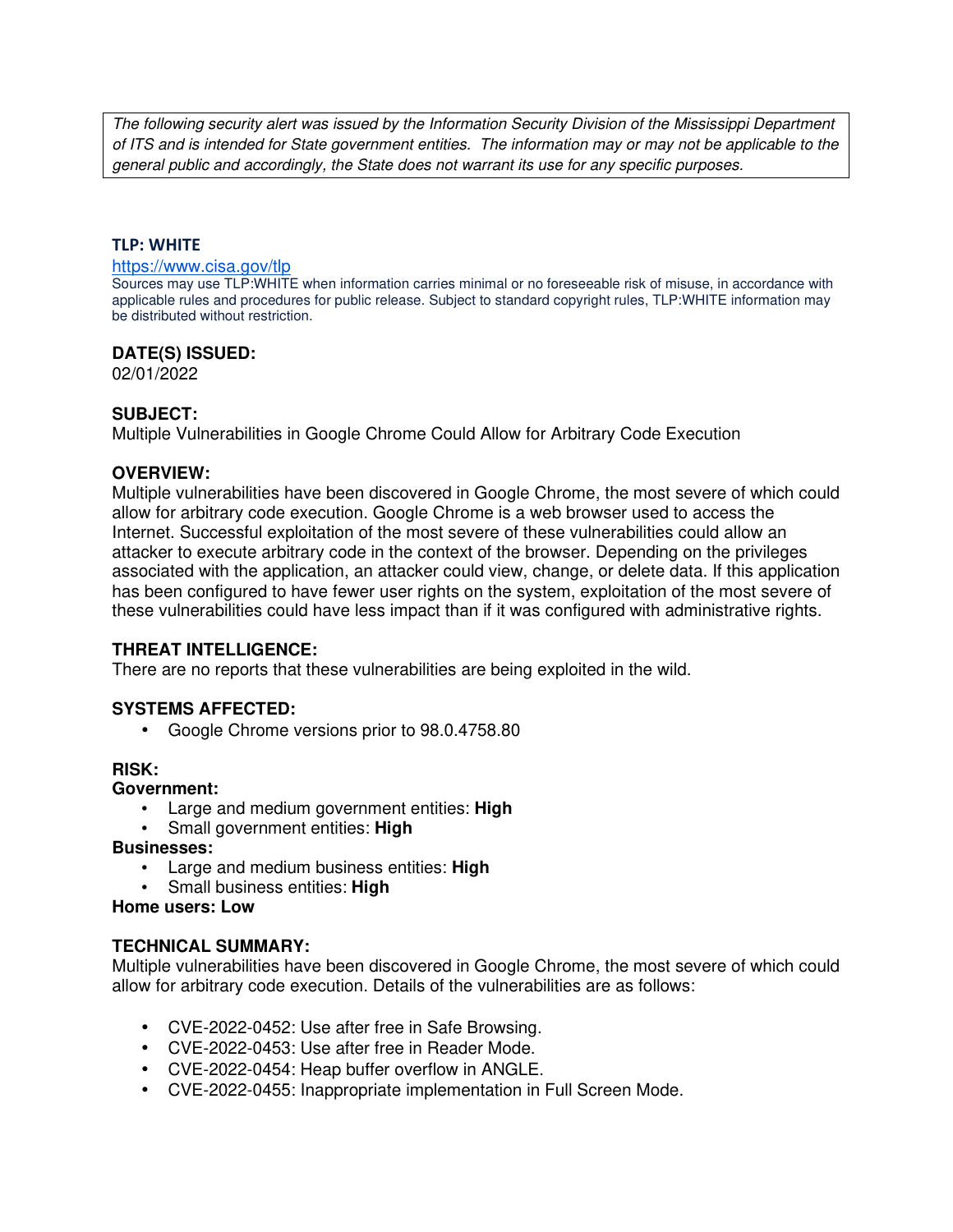- CVE-2022-0456: Use after free in Web Search.
- CVE-2022-0457: Type Confusion in V8.
- CVE-2022-0458: Use after free in Thumbnail Tab Strip.
- CVE-2022-0459: Use after free in Screen Capture.
- CVE-2022-0460: Use after free in Window Dialog.
- CVE-2022-0461: Policy bypass in COOP.
- CVE-2022-0462: Inappropriate implementation in Scroll.
- CVE-2022-0463: Use after free in Accessibility.
- CVE-2022-0464: Use after free in Accessibility.
- CVE-2022-0465: Use after free in Extensions.
- CVE-2022-0466: Inappropriate implementation in Extensions Platform.
- CVE-2022-0467: Inappropriate implementation in Pointer Lock.
- CVE-2022-0468: Use after free in Payments.
- CVE-2022-0469: Use after free in Cast.
- CVE-2022-0470: Out of bounds memory access in V8.

Successful exploitation of the most severe of these vulnerabilities could allow an attacker to execute arbitrary code in the context of the browser. Depending on the privileges associated with the application, an attacker could view, change, or delete data. If this application has been configured to have fewer user rights on the system, exploitation of the most severe of these vulnerabilities could have less impact than if it was configured with administrative rights.

### **RECOMMENDATIONS:**

The following actions should be taken:

- Apply the stable channel update provided by Google to vulnerable systems immediately after appropriate testing.
- Run all software as a non-privileged user (one without administrative privileges) to diminish the effects of a successful attack.
- Remind users not to visit un-trusted websites or follow links provided by unknown or untrusted sources.
- Inform and educate users regarding the threats posed by hypertext links contained in emails or attachments especially from un-trusted sources.
- Apply the Principle of Least Privilege to all systems and services.

## **REFERENCES:**

### **Google:**

https://chromereleases.googleblog.com/2022/02/stable-channel-update-for-desktop.html

### **CVE:**

https://cve.mitre.org/cgi-bin/cvename.cgi?name=CVE-2022-0452 https://cve.mitre.org/cgi-bin/cvename.cgi?name=CVE-2022-0453 https://cve.mitre.org/cgi-bin/cvename.cgi?name=CVE-2022-0454 https://cve.mitre.org/cgi-bin/cvename.cgi?name=CVE-2022-0455 https://cve.mitre.org/cgi-bin/cvename.cgi?name=CVE-2022-0456 https://cve.mitre.org/cgi-bin/cvename.cgi?name=CVE-2022-0457 https://cve.mitre.org/cgi-bin/cvename.cgi?name=CVE-2022-0458 https://cve.mitre.org/cgi-bin/cvename.cgi?name=CVE-2022-0459 https://cve.mitre.org/cgi-bin/cvename.cgi?name=CVE-2022-0460 https://cve.mitre.org/cgi-bin/cvename.cgi?name=CVE-2022-0461 https://cve.mitre.org/cgi-bin/cvename.cgi?name=CVE-2022-0462